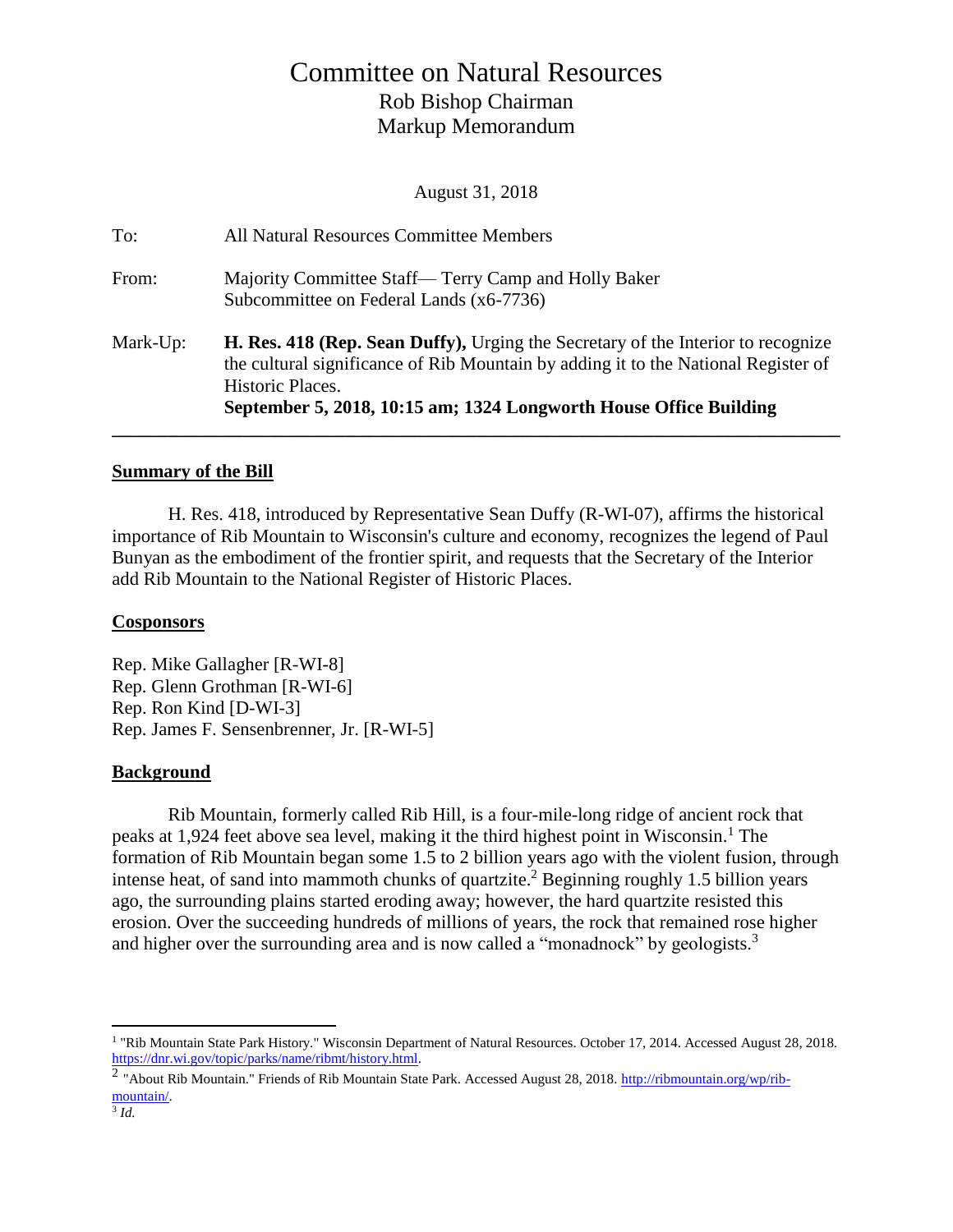Throughout its history, Rib Mountain has been used in a variety of ways. The Chippewa and earlier tribes likely used Rib Mountain as a lookout and as a landmark for finding their way, as did later European explorers and settlers.<sup>4</sup> In the late 1800s, hopeful prospectors dug for gold, but found too little ore to make gold mining profitable.<sup>5</sup> According to local legend, the "ribs" in Rib Mountain denote that it is the burial site of Paul Bunyan. The nearby Mosinee Hill is said to be the grave of Babe the Blue Ox.

As early as 1893, the mountain was used in the manufacture of sandpaper. The Wausau Sandpaper Company was incorporated in 1900 and built a factory. In 1902, Wausau Quartz Company crushed the quartzite for grinding and polishing purposes. The two companies later merged in 1905 to form Wausau Abrasives, which was purchased by Minnesota Mining and Manufacturing  $(3M)$  in 1929 and operated until the 1990s.<sup>6</sup>

The Wausau Kiwanis Club recognized the mountain's recreational potential and bought 120 acres of land at the top in 1922. The club subsequently deeded the land to the State of Wisconsin and petitioned the Wisconsin Conservation Department to establish Rib Mountain as a state park. The department subsequently accepted a gift of 40 acres in 1923 and Rib Mountain was officially designated as a state park in 1927. Subsequent land donations have expanded the park footprint to its current 1,528 acres.<sup>7</sup>

Rib Mountain remained undeveloped until 1929, when a special committee from the local Chamber of Commerce spearheaded a drive to have a road built to the summit. The road was completed in 1931 and the Kiwanis Club funded a 200-foot entrance right-of-way.<sup>8</sup>

In July 1935, a Civilian Conservation Corps (CCC) camp was set up on the west bank of the Wisconsin River in the town of Rib Mountain. Roughly 250 young men created walking paths, widened the road, developed a campground, and built a picnic area gazebo. Chamber of Commerce leader, Walter Roehl, had convinced the Conservation Department that Rib Mountain would make for a fine winter ski area and the CCC began work on clearing the slopes and installing a T-bar lift. The first ski event was the Central Ski Association Championship in 1938.9

The CCC built a shelter house, which opened in December 1939. The shelter is still in use today by Granite Peak Ski Area. In 2006, the upper level of the shelter/chalet was dedicated in honor of the 10th Mountain Alpine Division. The 10th Mountain Alpine Division served in the Italian Alps during WWII. Many of the original members of the Division are from the Wausau area and learned to ski at Rib Mountain.<sup>10</sup>

 $\overline{a}$ 

7 Ibid.

<sup>4</sup> Lackey, Brenda, Michael Gross, Ron Zimmerman, and Jim Buchholz. Rib Mountain State Park Conceptual Master Plan for an Education and Interpretive Center. Report. College of Natural Resources, University of Wisconsin-Stevens Point. Stevens Point, WI: Schmeeckle Reserve Interpreters, 2009. 18. Accessed August 28, 2018[. https://www.uwsp.edu/cnr](https://www.uwsp.edu/cnr-ap/schmeeckle/Documents/Consulting/Rib_Mountain_plan.pdf)[ap/schmeeckle/Documents/Consulting/Rib\\_Mountain\\_plan.pdf.](https://www.uwsp.edu/cnr-ap/schmeeckle/Documents/Consulting/Rib_Mountain_plan.pdf)

<sup>5</sup> Ibid.

<sup>6</sup> Ibid.

<sup>8</sup> Ibid, 19.

<sup>&</sup>lt;sup>9</sup> Ibid.

<sup>10</sup> Ibid, 20.